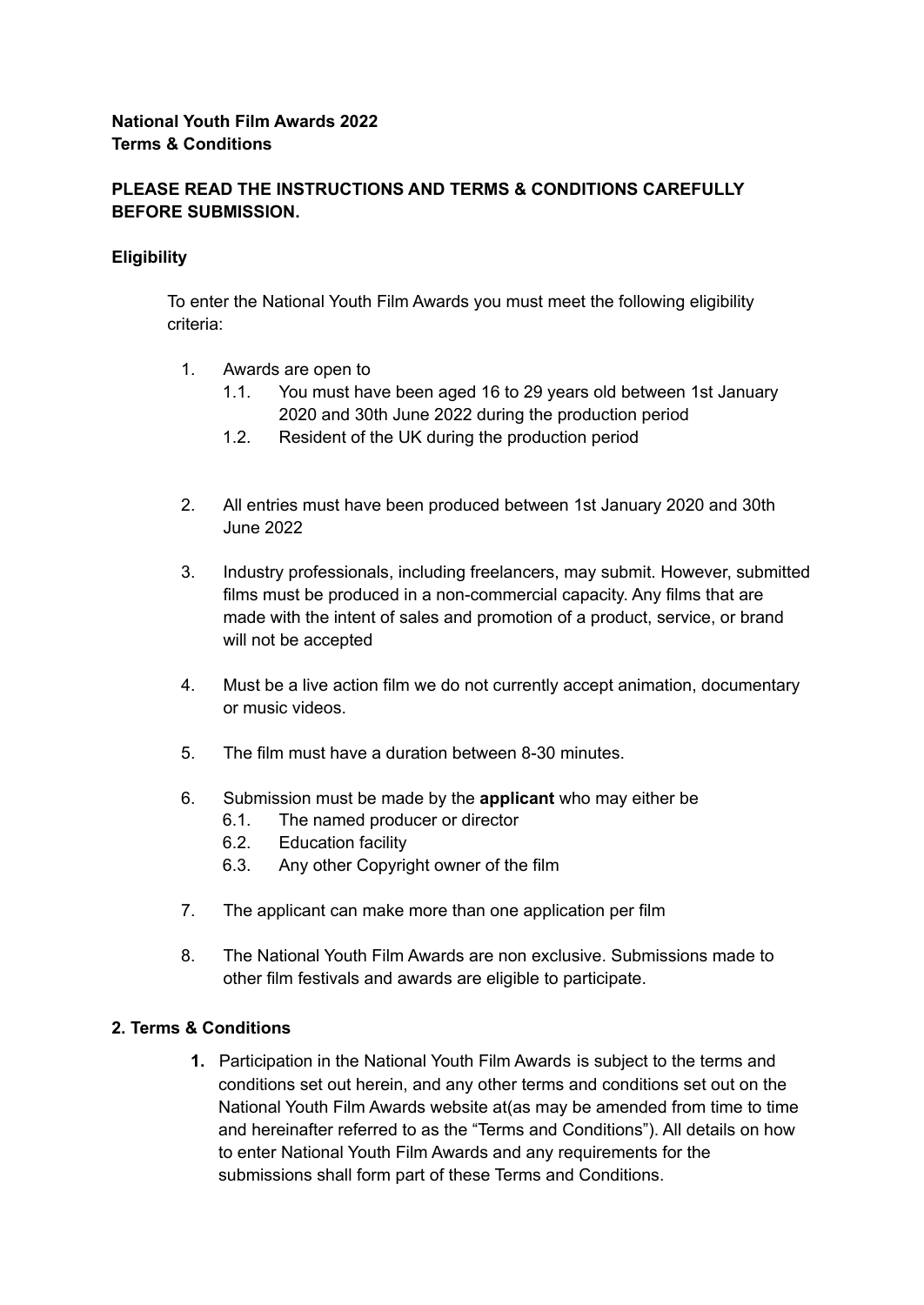- 2. By entering the National Youth Film Awards, each Applicant will be deemed to have accepted and be bound by the Terms and Conditions. Each Applicant warrants that:
	- 1. he/she has the legal capacity to participate in National Youth Film Awards in accordance with the Terms and Conditions and the information submitted is true, complete and accurate; and
	- 2. he/she possesses the exclusive rights to each submission hereunder (including but not limited to the script(s) and music, etc) and that no submissions shall infringe the intellectual property, privacy or other rights or interest or any third party or may result in any liability; and
	- 3. each submission will not contain anything that is libellous, defamatory, obscene, indecent, harassing or threatening or otherwise offensive or objectionable.
- 3. The Applicant understands and accepts that personal particulars and information stated in the online submission form and any information supplied may be used and disclosed by the Organiser for purposes in connection with the promotion, marketing, publicity and obtaining sponsorship. In addition, the Applicant consents to the Organiser collecting, using, disclosing and/or processing any and all personal data submitted for various purposes, including communication with the Applicant, sending the Applicant marketing and advertising materials from the Organiser or its business partners, and conducting market research and statistical analysis.
- 4. The Applicant shall indemnify and keep the Organiser indemnified from and against any and all losses, damages, claims and/or costs (including costs on a full indemnity basis) suffered and/or incurred by the Applicant as a result of your breach of any of the Terms and Conditions.
- 5. The Terms and Conditions shall be governed by and constructed in accordance with English laws. The Applicant irrevocably submits to the non-exclusive jurisdiction of the courts of England.
- 6. No third party shall have any rights to enforce any of the provisions under the Terms and Conditions against the Organiser
- 7. The Organiser reserves the right to amend or vary any of the Terms and Conditions without prior notice.

### **3. Submission Requirements**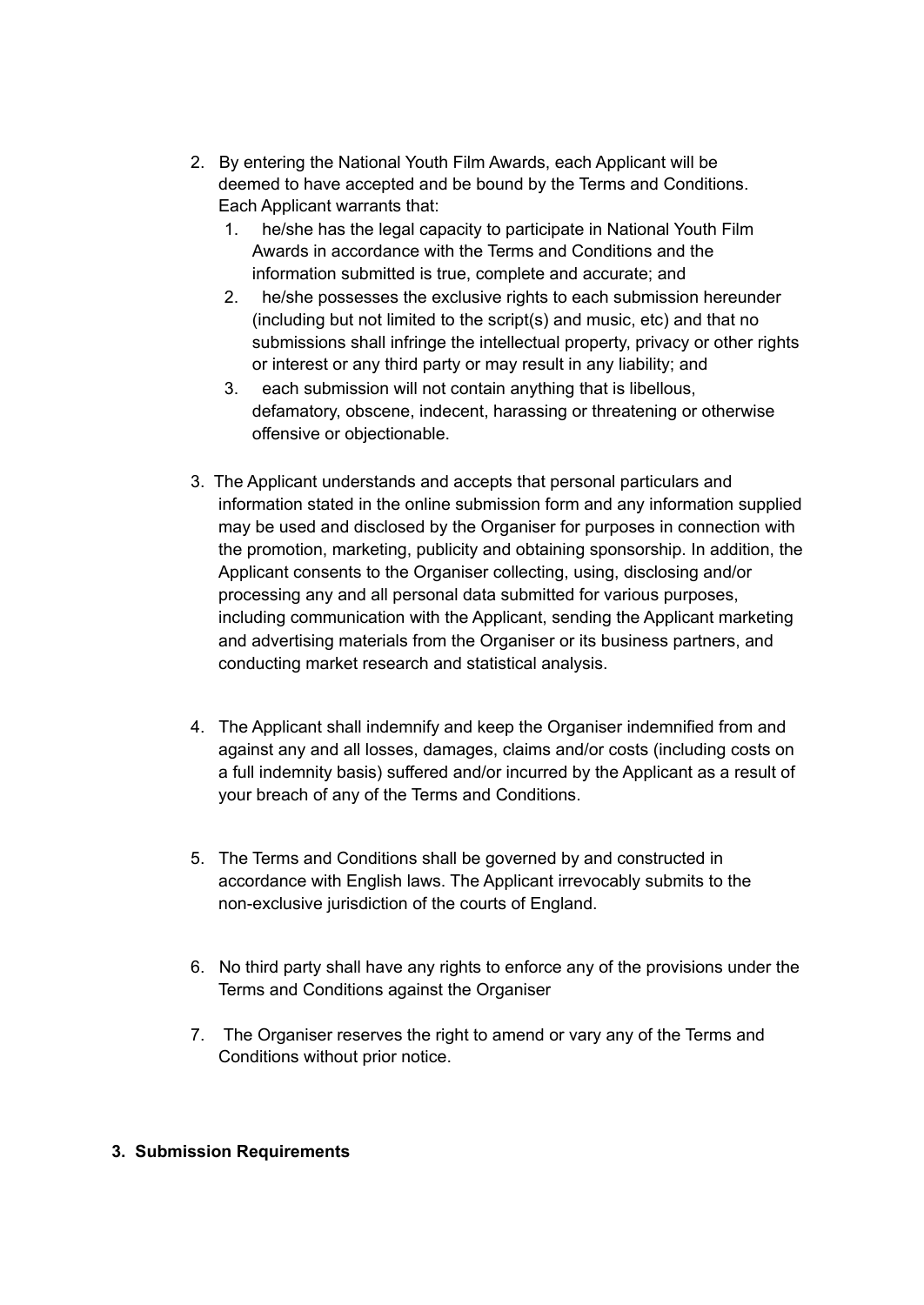- 1. All submissions must be submitted via the online submission form through film freeway <https://filmfreeway.com/NationalYouthFilmAwardsUK> other forms of submission will not be accepted.
- 2. All submissions must be received no later than 2359hrs (GMT) on 30th June 2022.
- 3. All non-English submissions must have English subtitles.
- 5. Applicants may be required to submit dialogue track or film without music track for the making of the a montage. Shortlisted Nominees will also be required to submit a soft copy of the submitted film.
- 6. Without prejudice to any other provision herein contained, each submission hereunder must be an original work. It must not infringe upon the copyrights, trademarks or other intellectual properties of any person or entity.
- 7. Submissions must not contain obscene or pornographic material; must not contain threatening or defamatory statements about any person, company, organisation or entity; must not invade privacy or other rights of any person, company or entity; and must not in any other way violate applicable laws and regulations.

### **4. Submission format**

A soft copy of the film will be required from Shortlisted Nominees. The required format is listed below:

# **Container Format:** QuickTime (.mov)

**Codec:** H.264 **Aspect Ratio:** 16:9 (16:9 letterbox or pillar box if film is in another native aspect ratio) **Resolution:** 1920 x 1080 PROGRESSIVE **Frame Rate:** 24 or 25 FPS only **Audio:** Stereo Channels, AAC codec, 48kHz sample rate **Maximum Duration:** 30 minutes including opening title and closing credits

### **5. Publicity**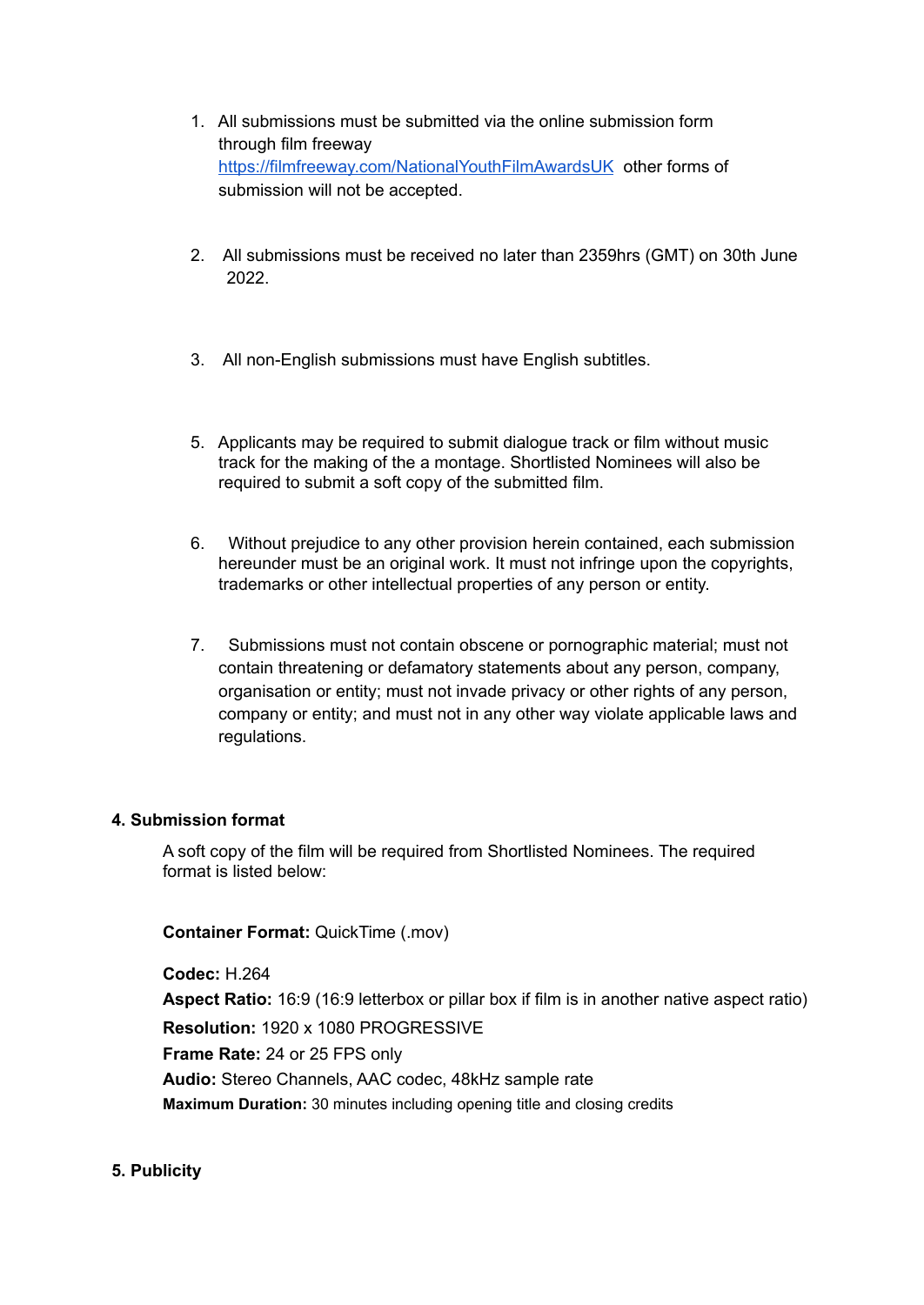- 1. The Applicant hereby expressly and irrevocably consents to, and grants to the Organiser, its principals, agents, representatives, successors and/or assigns, the right to use his/her name, photographs, particulars, submissions at the Organiser associated programmes in any manner and in any media and formats in perpetuity throughout the world as the Organiser deems fit, including for publicity or promotional purposes. Such publicity may include without limitation the film(s) submitted for National Youth Film Awards , the Applicant and/or likeness, voice, photographs and/or video footage of the Applicant, biographical information provided by the Applicant and/or any statement made by he/she concerning the Organiser, National Youth Film Awards , and/or prizes.
- 2. The Organiser shall not be obliged to include any Applicant in any publicity whatsoever.
- 3. No Applicant shall, without the prior written approval of the Organiser, make any personal appearance, give any interviews or allow exposure in any media (be it online, print, visual or audio) relating to National Youth Film Awards or submit any such material for any other purposes.

### **6. Judging**

- 1. Each submission is judged for their artistic excellence in craftsmanship across the various aspects of filmmaking.
- 2. The selection of the jury panel and the judging process shall be at the Organiser's sole and absolute discretion. Each Applicant shall accept and abide by any and all decisions made by the Organiser in relation to National Youth Film Awards , including and not limited to, the Terms and Conditions, evaluation criteria and the awarding of prizes. No enquiries, appeals, verbal or written, shall be entertained.
- 3. Any decision made by the Organiser in relation to the conduct of National Youth Film Awards is final, binding and conclusive and will not be challenged on any grounds, including without limitation, grounds that the Organiser failed to act reasonably or fairly.
- 4. The Jury reserves the right not to select a winning submission if none of the films are deemed to be of sufficient criterion.
- 5. All winners will be announced during an Award Ceremony. The Organiser reserves the right to extend or modify the winner notification and date of announcement or format where necessary. Shortlisted Nominees will be contacted beforehand via contact details submitted to the Organiser. Shortlisted Nominees must attend and be ready to collect their applicable Award(s).